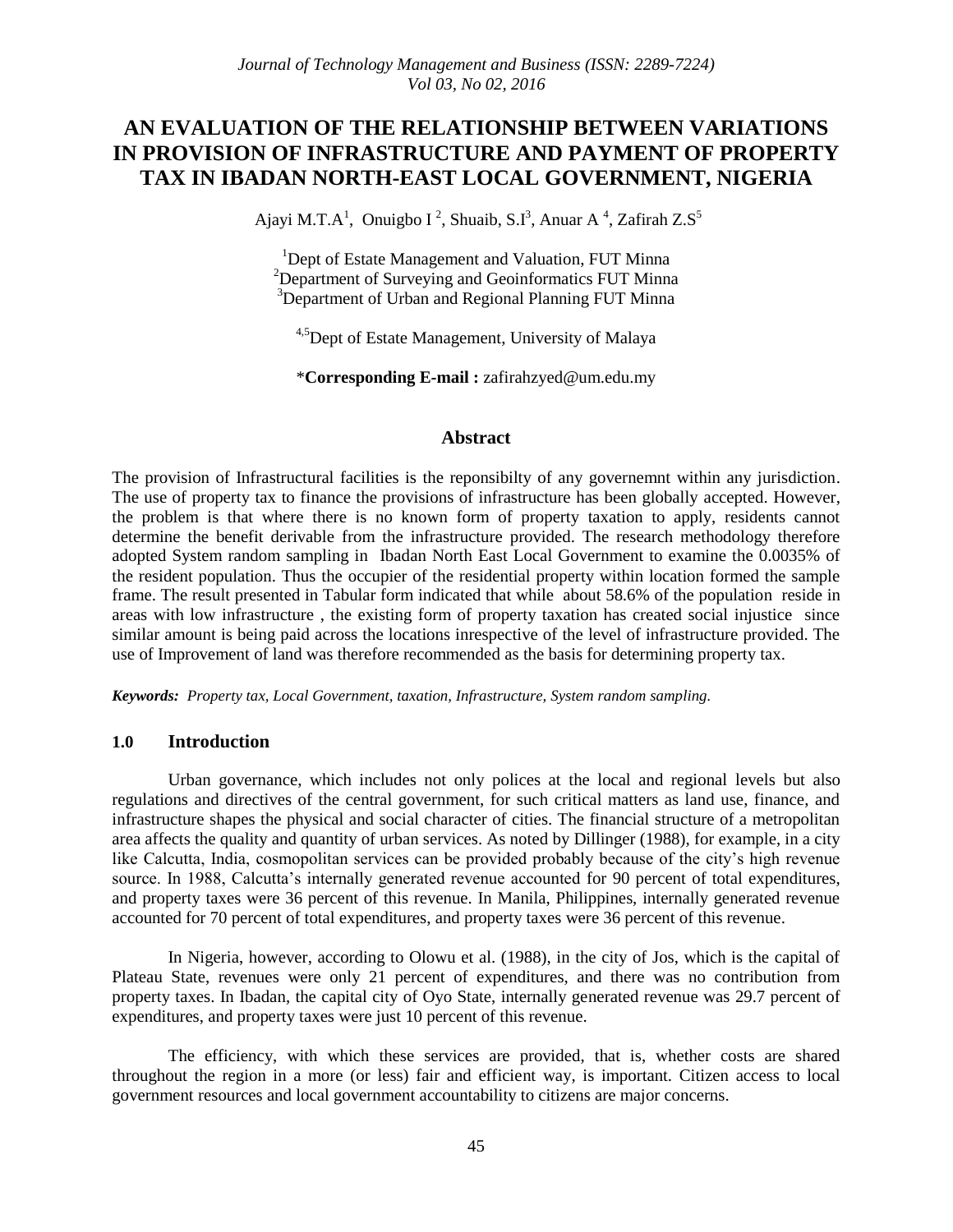The basic argument by Wang and Li (2005) is that unless cities have sufficient fiscal instruments to finance their operations, they are likely to continue as in the past that is, coping with problems by recourse to extra-budgetary funds and distorted public-private schemes. Nonetheless, among the various approaches to urban finance are property taxes. These taxes on land and real estate have an important role in funding urban needs because of the connection between the level of local services and property values. In essence, property tax is like a benefit tax—the higher the property taxes, the higher the level of services. Residential property taxes are thus especially appropriate for funding local government because they are derived from local residents. In other words, those who enjoy the benefits of local services should pay for them (Bird and Slack 2002).

In many urban areas of Nigeria, as in Ibadan, Oyeranti (2004) opined, many residential properties do not have adequate infrastructure facilities such as good roads, drainage, street lights, and other amenities. In some areas these amenities are not even there at all because of inadequate and unsustained funding. Ekong (2007) stated, "Where the property rates are collected there is no evidence of it being used or applied for the provision of social benefits for the community, so also there is no machinery put in place for a proper administration of property tax."

Public finance is the totality of managing the revenue and expenditure resources of any local authority to provide public goods to its jurisdiction. Kaul and Conceidao (2006) supported this assertion that public finance is expected to help provide public goods and to foster equity. Kudrin (2006) also opined that public finance lies at the heart of the efforts of each country to ensure stable and favourable conditions for sustainable development and improvement of the welfare of its citizens.

#### **2.0 Infrastructure Facilities And Property Taxation**

Harchaoui, Tarkhani, and Warren (2003) assert that public infrastructure capital is a public good, and as a result, no market prices can be related to the services it provides. Nonetheless, the estimation of the shadow price or of the willingness of the public to pay for these services and the measurement of the production cost savings associated with the use of public infrastructure capital is important for policy making. The marginal benefit of public capital is qualified as the reduction in private cost associated with the use of an additional unit of public capital. Thus, according to Bird (2004), the basic approach to financing urban development is that cities should be thought of as, in effect, enterprises that provide services of various types both to urban residents and to the entire country. As with any enterprise operating in a (global or national) competitive environment, success depends on obtaining sufficient resources and then using them in the right combination to produce goods and services that potential customers are willing to pay for.

To this end, Allen Consulting (2003) found that over the years government in many countries has implemented a host of measures to raise funds to meet the needs of constituent communities. Information on local government revenue in Australia shows that ideally the property taxes constitute the major source of revenue from which infrastructure might be financed.

According to van der Veen et al. (2007), property taxes influence people's decisions, as does infrastructure development. Mathur (2006) stated that the power to determine the revenue base—whether it's the tax base, tax rate setting, local tax autonomy, or even grant aid and other forms of transfer—rests with the state government. Within this framework, state governments historically have specified that the taxes that municipalities can levy and collect are taxes on land and buildings. In addition, there are charges, fees, and fines that form the non-tax base of municipalities. Taxes on property and taxes on the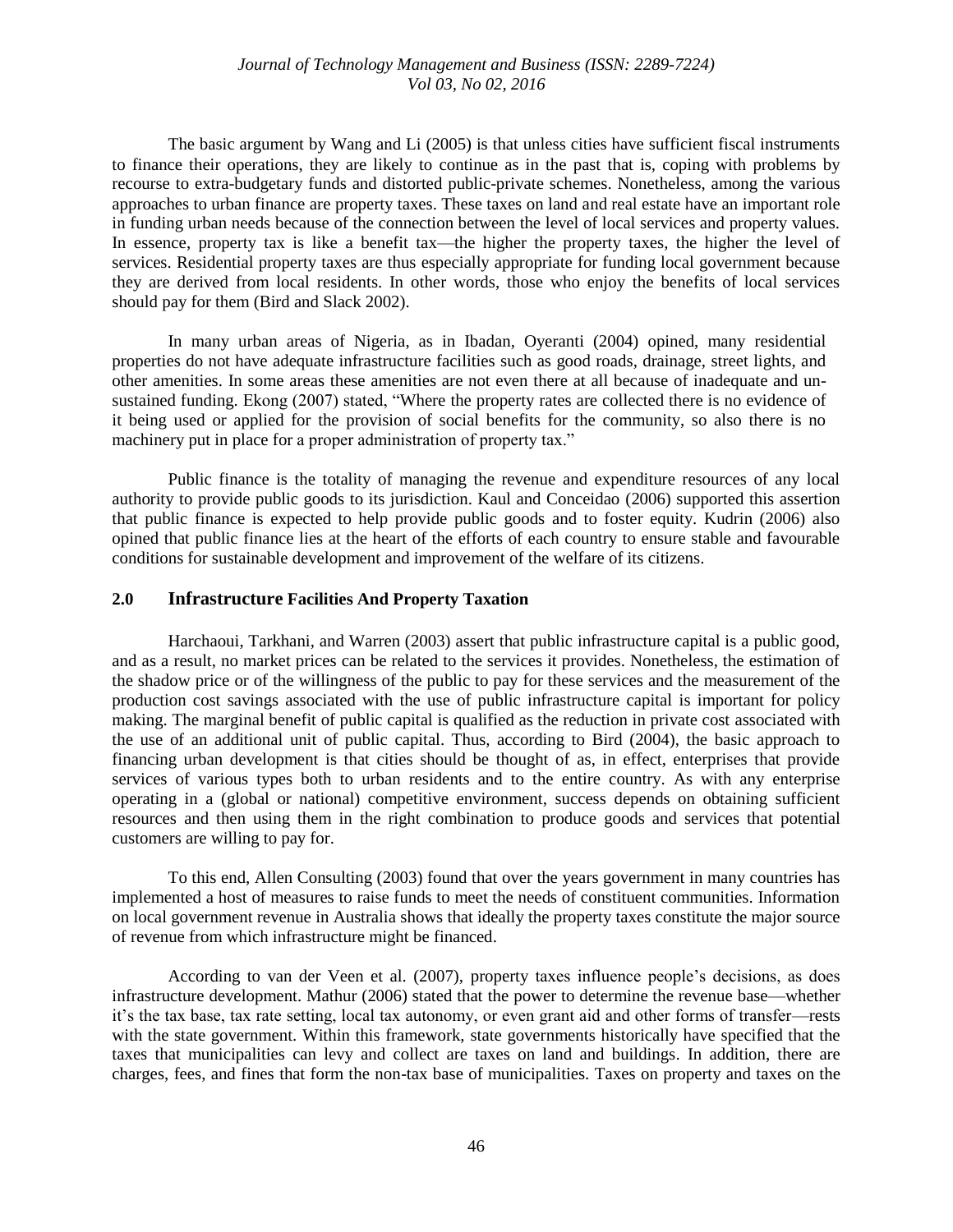entry of goods into a local area for consumption, use, or sale therein form the backbone of the municipal tax base in India.

In the model developed by Glaeser (1995), property taxes increase the provision of amenities or infrastructure facilities. When the government provides amenities, more people want to live (and therefore own land) in the community; thus property values and revenues from property taxes rise. The justification for this model is based on the fact that voters can easily monitor tax rates and punish government for over-taxation. Amenities and infrastructure facilities are hard to monitor, however; the government knows that its tax rates are fixed but its infrastructure facilities are flexible. The other justification for this model is that for these decisions within the government, one group (the legislative branch) determine the tax rate, while another group (the executive branch) determines the amenity and infrastructure level.

Developing this model requires working backward, that is, solving the consumers' problem first. The consumers' problem is to maximize utility.

 $U(X, L, A_j)$  subject to  $I \ge X + P_j$ ,  $(i + t_j) L + B_j$ 

Where,  $I =$  income of the consumer  $X = a$  composite commodity with a price of 1  $L =$  the consumption of land  $P_i$  = the price of land in location *j*  $A_i$  = the amenity levels in location *j*  $B_i$  = the lump sum tax (or equivalent income tax) in location *j*  $L_i$  = the property tax in location *j*.

In adopting the concept in the equation, consumers use the income available to determine the level of amenities and the consumption of land within their residential location. Consumers will decide not to reside in any location in which the level of utility derivable from the use of the amenities, land consumption, and other needed commodities will not be maximised through the payment of property taxes.

Consequently, Greenberg et al. (2005) examined how households choose to change their place of residence. They opined that households consider the property tax as a factor in choosing the location of their residence (in Middlesex, New Jersey). Their study established that residents will pay a higher property tax when the revenue from the tax is used to finance a high-quality neighbourhood. Locations were rated higher because of the level of the infrastructure being financed directly by property taxes. In essence, residents used the property tax as a determinant of the quality of infrastructure that would be available.

# **2.1 Forms Of Property Taxation**

Property taxes are an ad valorem tax calculated as a small percentage of the total capital value of landed properties (they could also be regarded as a progressive property tax). Property taxes can be categorized and operated in various forms. Stotsky and Yucelik (1999) stated that three forms of property taxation can be considered: (a) tax based on the annual or rental value of the property, (b) tax based on the capital value of the land and improvement, and (c) tax based on the site or land value (which is essentially a type of a capital value tax).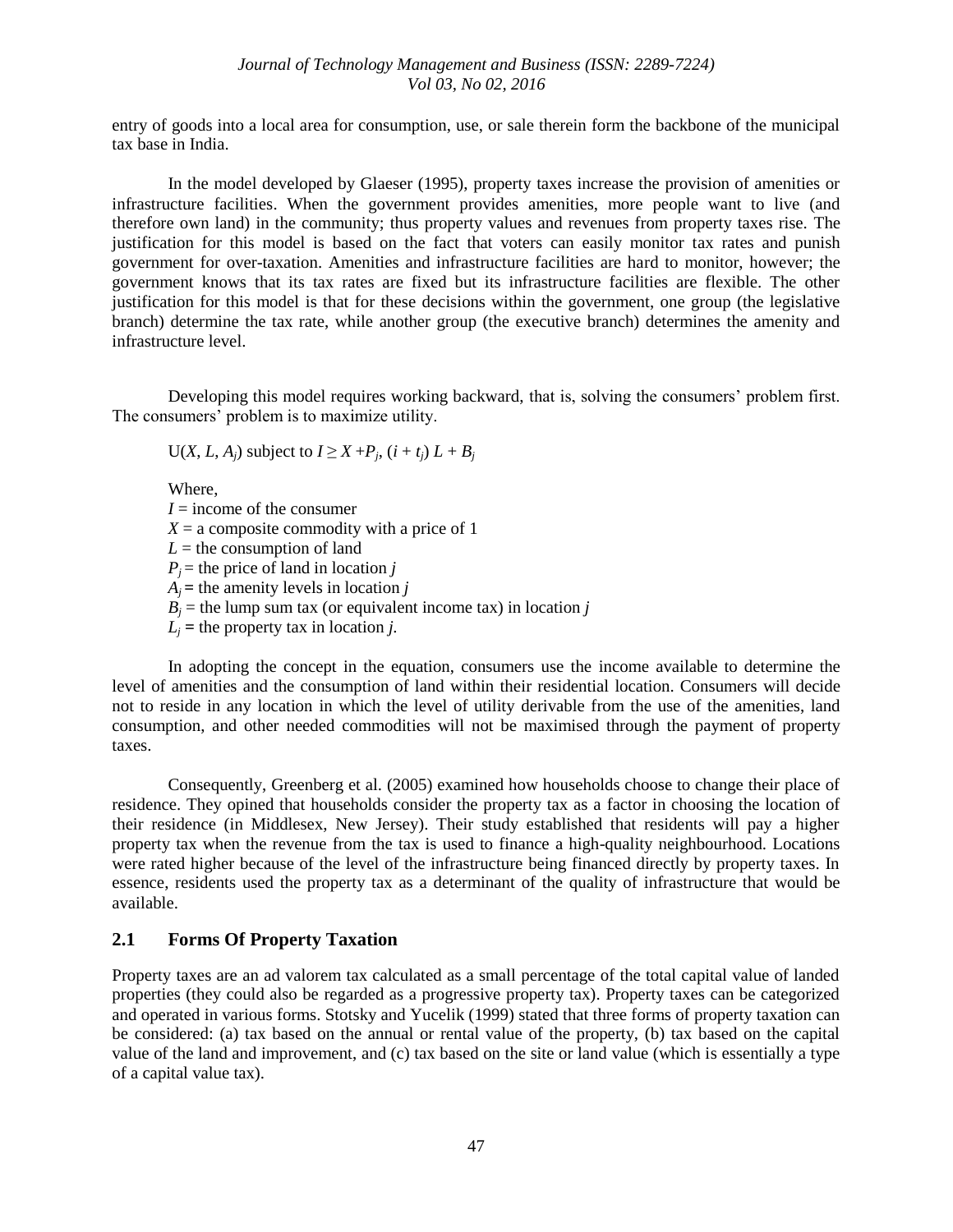In general, property taxes are levied on all properties—residential, commercial, and industrial as well as agricultural. Some countries tax land only; a few tax buildings only. Most tax both land and buildings (or improvements) usually together, but separately in some countries. The taxation of land only (known as site value taxation) potentially may improve the efficiency of land use. In principle, a tax on site value affects taxes on location rents (the returns from a particular location regardless of the improvement to the site). Since in these instances improvements on land (such as structures) are not taxed, the owner has an incentive to develop the land to its most profitable use, compared to a property tax on land and buildings, which discourages investment in property.

Litchfield and Connellan (2000) agreed that property tax could be on land in terms of the forms of space, which becomes the platform for associated socioeconomic activities; on improvements on land to produce development, whose value can be taxed; or on both, which can be assessed as a single entity. However, any form is a function of the operation of the property tax within any jursidiction.

#### **3.0 Conceptual Framework**

This concept of the application of property tax to specific areas of necessity in terms of location of infrastructure has been supported by Rondinelli (1990), who stated that a growing number of governments in developing countries are attempting to recover this cost of urban services and infrastructure directly through user changes and indirectly through betterment levies and land readjustment programmes. For example, he noted that with an ad valorem tax in Colombia, authorities have been able to finance ward construction and street improvement. In this paper, land adjustment refers to a situation in which landowners pool their property for service improvements and contribute a sufficient amount of land or tax to compensate government. This concept has been examined in reviews by Bruckner (2001), Bird and Slack (2002), and Malcom and Ian (2005).

Finally, Mohammed (2010) also opined that the introduction of property tax in the Federal Capital Territory (FCT) of Nigeria will help the administration monitor all physical development of landed properties in the territory. This, he noted, will enable the administration to properly categorize the FCT into functional units. The relationship between the level of infrastructure classified by area or location and the payment of property tax as a tool for the provision of infrastructure is presented in figure 1.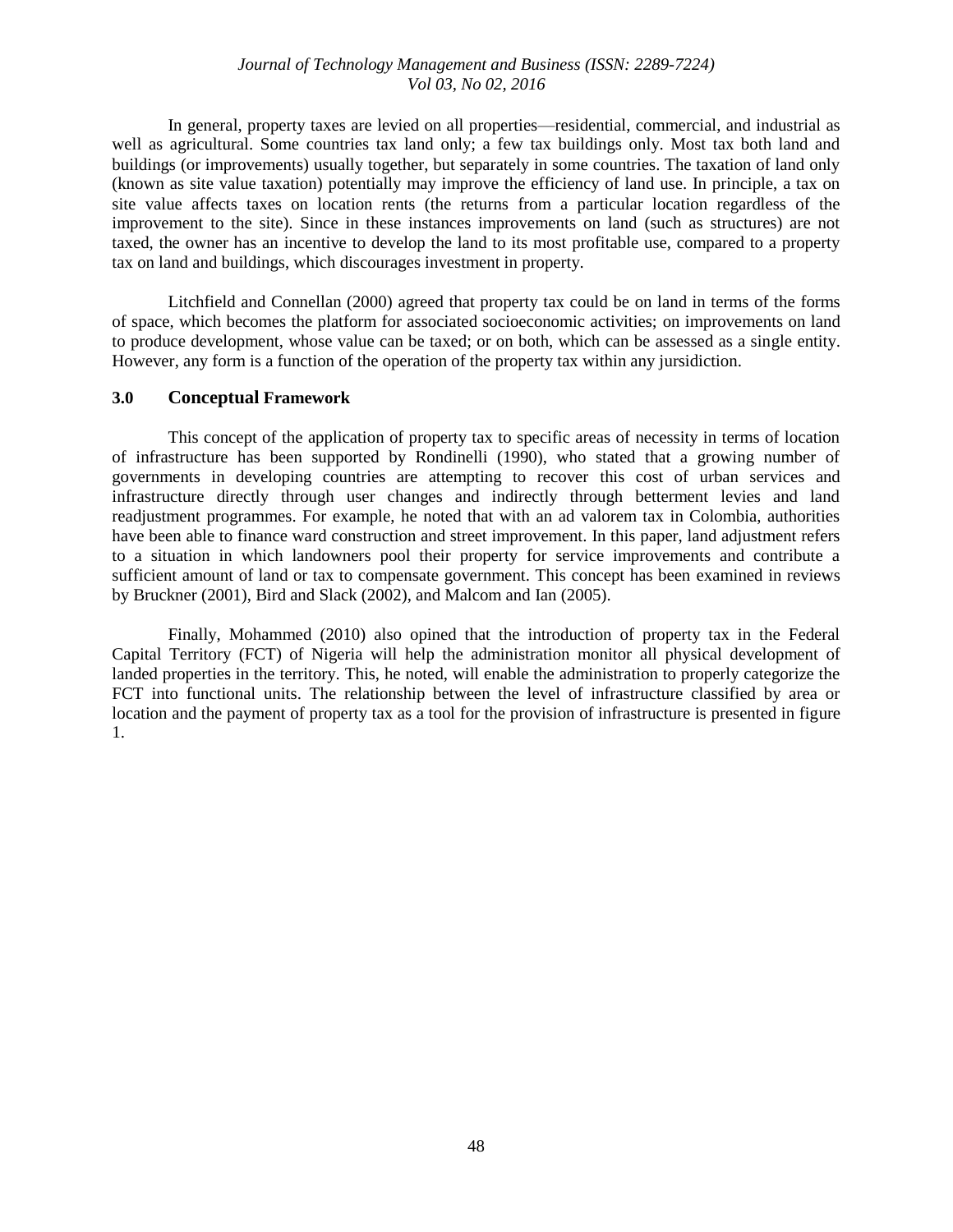

**Figure 1 :** Property tax and the classification of infrastructure

The relationship between property taxes on buildings and improvement and property taxes on land is presented in figure 2. Initially there are buildings and vacant lands within a jurisdiction. With an increase in the population of those who have the ability and willingness to purchase vacant land or to add improvements, there is an increase in the number of buildings within the location. This is the resultant effect of the ability to build and stay and leads to title to or ownership of buildings and land and thus access to the land to use for a particular purpose.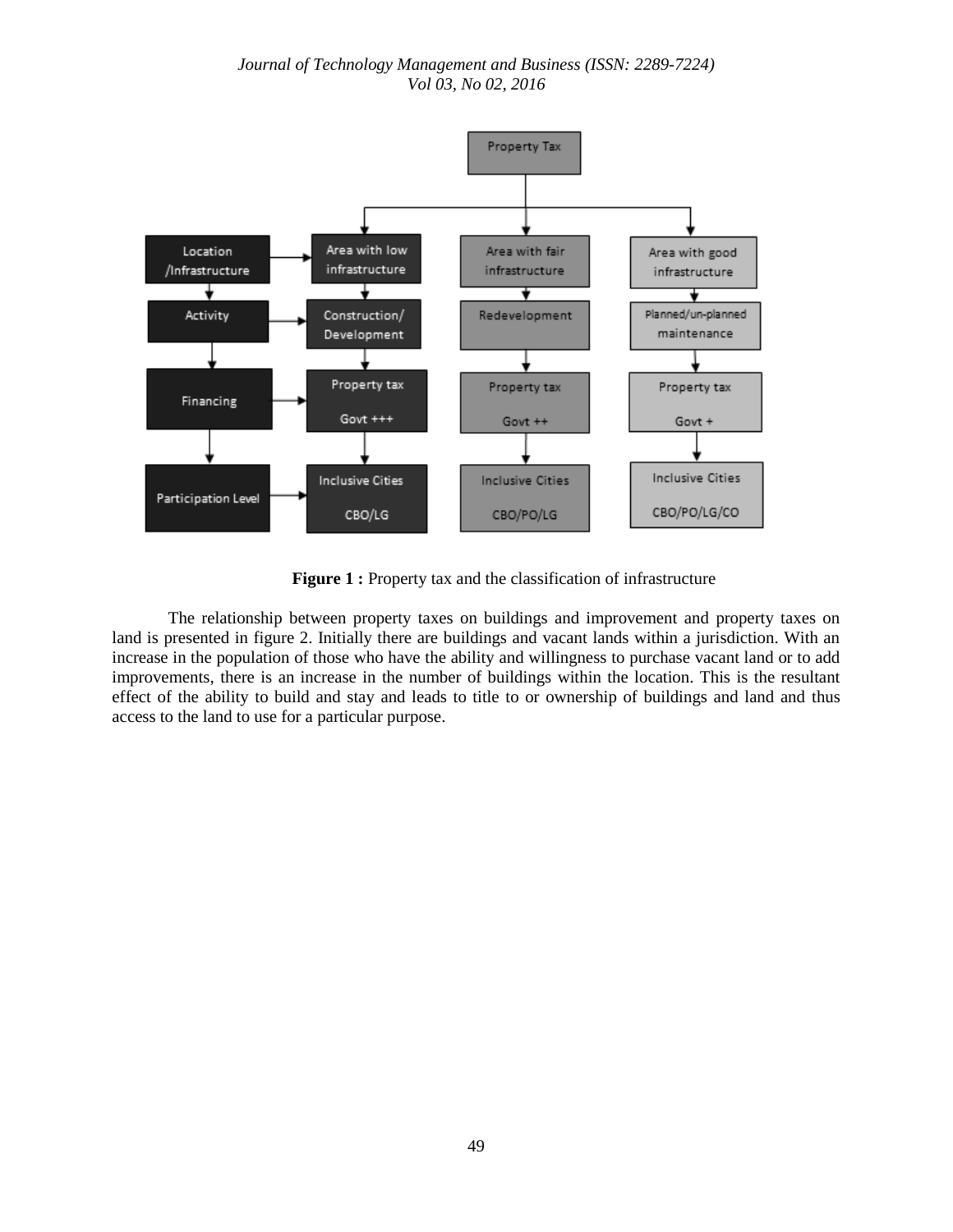

**Figure 2 :** Relationship of form of property tax to physical development

The key issue is that since buildings are for a particular land use, such land use will be captured in the land record and land title. It is on this title that property tax is paid. Oritz (1999) established the concept when he noted that as land titles are registered and ownership of land is recognized, there are many users to charge for maintenance of infrastructure. He also noted that recognizing the use to which a land is put restrains the formation of slums, because the recognition confers economic status rather than allowing indiscriminate disposal of land by errant families or community leaders.

# **4.0 Overview Of The Study Area**

Ibadan, the largest indigenous city in West Africa, is located in south-western Nigeria. It is the capital city of Oyo State and is about 145 km northeast of Lagos, the former Federal Capital of Nigeria. As shown in figure 3, it comprises five urban local government areas (Ibadan North, North-West, North-East, South-West, and South East) and six suburban local governments (Akinyele, Lagelu, Oluyole, Ona-Ara, Ido, and Egbeda). The National Population Commission (2006) estimates the population of the 11 local government areas of Ibadan at 2,550,593. In 1935, the built-up area of the city was 38.7 square kilometres and by 1977 had grown to 152 square kilometres; as of 2006, it had soared to 280 square kilometres. The city has a population density of 828 persons per kilometre.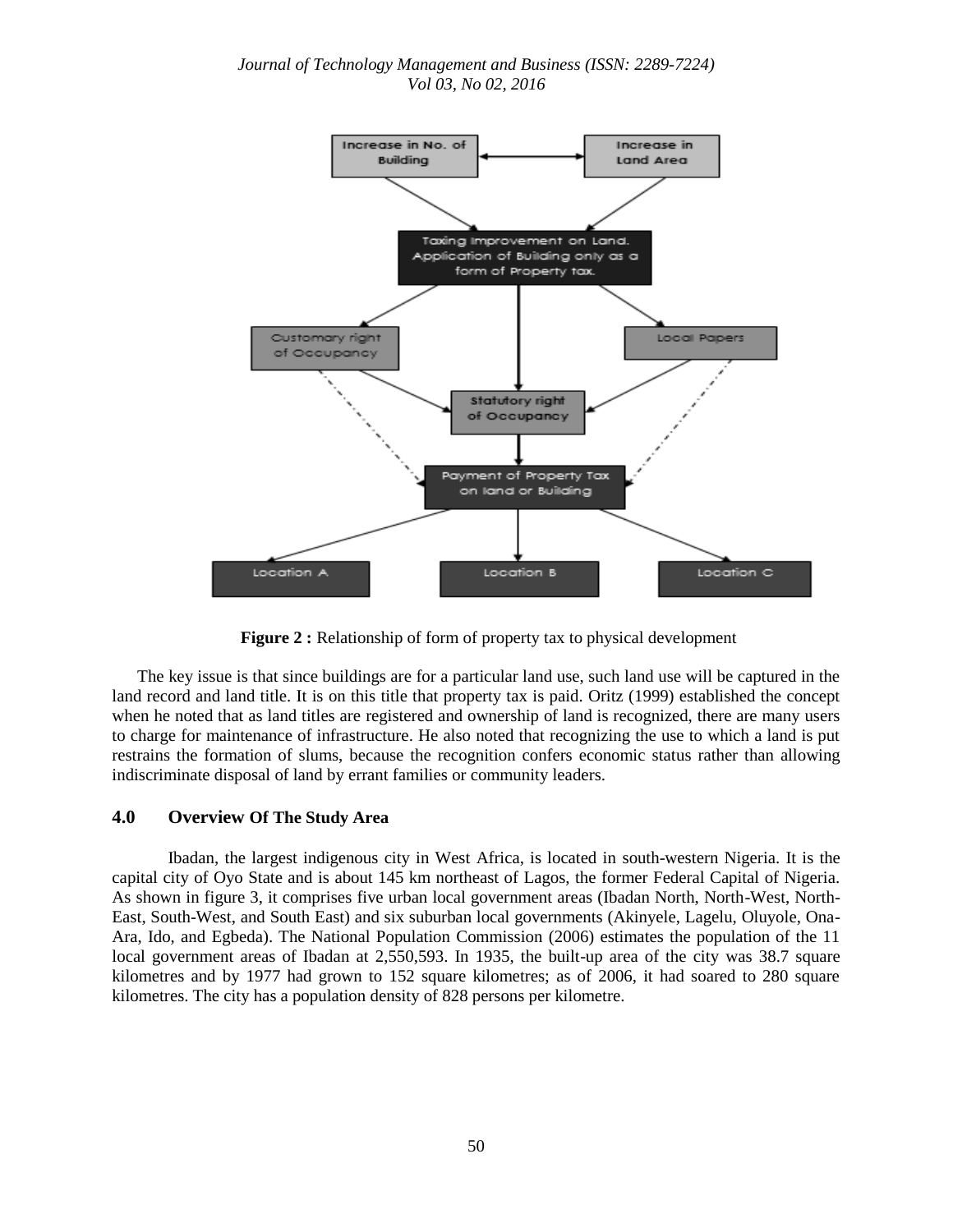*Journal of Technology Management and Business (ISSN: 2289-7224) Vol 03, No 02, 2016*



**Figure 3 :** Location of Ibadan, the capital of Oyo State in Nigeria

Because property taxation and infrastructure facilities are more of an urban phenomenon, the focus in this paper is on the Ibadan North-East local government (population of 306,795), one of the five urban local government areas in Ibadan. The strategic choice of this as the study area was based on its rapid growth and expansion, which is attributed to its unique location; the 1,100-unit Bodija housing estate and its extension are within the densely populated area of the local government, as are the University of Ibadan and the Polytechnic of Ibadan, which attract direct residential property investment.

#### **4.1 Propert Tax In Ibadan**

The city of Ibadan has a long history of property taxation. The most important identifiable property tax, as well as a major source of local government finance, is the tenement rate, which has been in existence since 1976. All local councils in Ibadan collect the tenement rate on commercial properties as an additional source of finance. The structure and proposal had attracted the attention of the World Bank by 2001. The World Bank Finance programme set up a comprehensive administrative structure for the implementation of property taxes, especially on tenements, as a major source of financing infrastructure development; this structure is known as Infrastructural Development Fund (IDF) projects in Nigeria.

According to Tomori (2003), however, property taxes contribute a minor percentage to the finance of metropolitan local governments, with the exception of Ibadan North and Ibadan North-East local governments, because of the concentration of markets. Yet property taxes have continued to gain wide acceptance because of the need for an alternative source of finance for urban infrastructure. Furthermore, the generation of property taxes is not localised. Rather, it is seen as a lump sum generated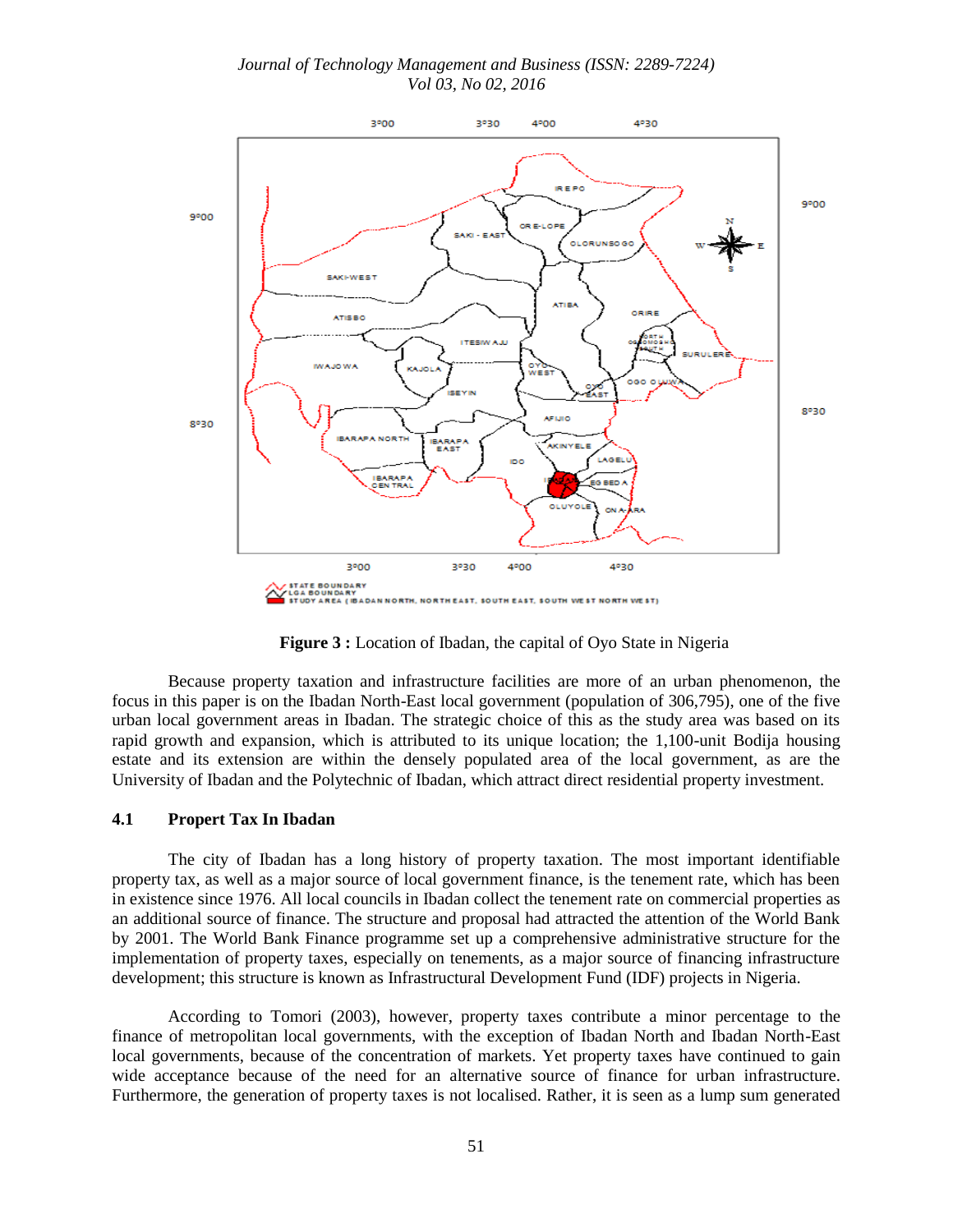by the local councils to augment the necessary funds for administrative and logistics use. In essence, property tax generation is not targeted towards the provision of infrastructure facilities; this had made the councils unable to provide the necessary localised amenities for residents. The lack of amenities both in areas where property taxes have been paid and in areas where it is not been paid has given rise to apathy and low and unsustainable generation of taxes. In these instances, residents do not see any reason to pay property taxes—no localised benefit is associated with paying property taxes and the provision of amenities is a major justification for seeking additional sources of funding.

Furthermore, in determining the amount of property taxes to be paid, assessment professionals rely on the depreciated replacement cost method.This method is used because of the lack of data from the property market and the unstable state of the economy; these two factors prevent a stable interest rate, which is needed to capitalise income from property(Adeyemi 1998 and Sule 2011).

### **5.0 Methodology**

Data required for this study are as follows:

- The response of the resident/occupier of the residential property to ascertain the use of the property
- Number of years of conversion of the residential building or improvement on the property
- Whether permission was requested to change land use
- Infrastructure facilities and amenities in the area, such as street lights, type of road, type of drainage, distance to commercial activities, and distance to bus stop.

The study area was the residential neighbourhood adjacent to the Iwo Road Spare Part Market in lbadan North-East local government. This neighbourhood was selected because of its cosmopolitan nature and the impact of the market on the land use value. The sample frame is therefore the residential properties within the neighbourhood. The target population is the residents of purpose-built residential properties, either the occupiers or the owners of residential property who are liable to pay property tax under the law in the state.

According to the National Population Commission, in the 2006 census population of the local government was 330,000. A sample size of 0.35 percent was adopted in order to distribute the questionnaire (a total of 1,155) to the target population.

### **6.0 Results**

Table 1 identifies the level of infrastructure facilities—distance to bus stop, type of access road, general amenities, and distance to commercial activities— sustaining the residents of Ibadan North-East local government and the ranking (A through H) given to each of eight locations depending on the level of amenities. An area with good infrastructure (i.e., dual-carriage way, coordinated drainage, street lights) was ranked location A. An area with no infrastructure (no accessibilty, no vehicular passable road, no street lights) was ranked location H.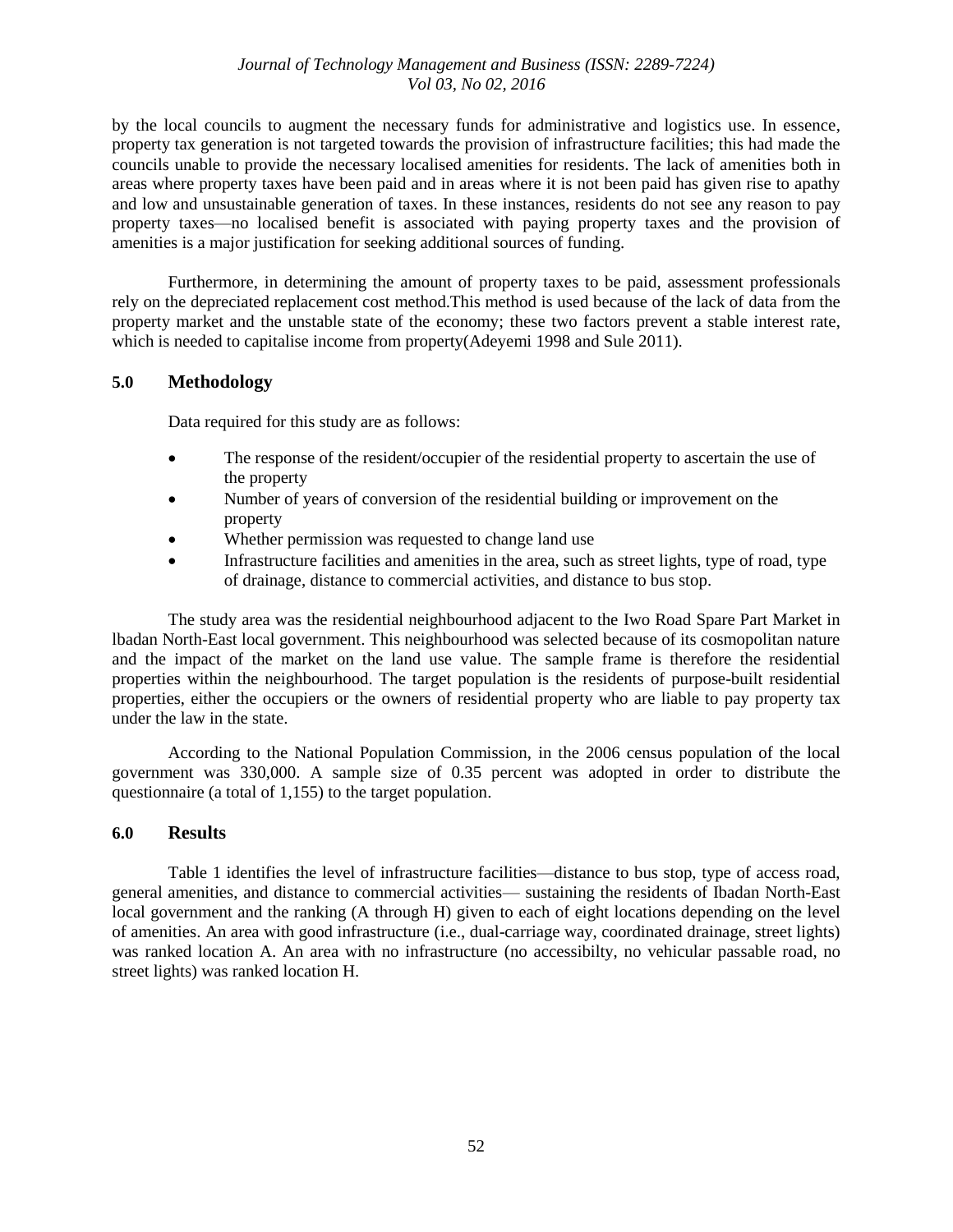| S/n | Distance to<br>the Bus<br>Stop in<br><b>Metres</b> | Type of<br><b>Access Road</b> | <b>General Amenities</b>                                                        | <b>Distance</b> to<br>Commercial<br><b>Activities in</b><br><b>Metres</b> | Classification<br>for The<br><b>Location</b> | <b>Ranking of</b><br><b>Location</b> |
|-----|----------------------------------------------------|-------------------------------|---------------------------------------------------------------------------------|---------------------------------------------------------------------------|----------------------------------------------|--------------------------------------|
|     | $1 \t21 - 100$                                     | Foot path                     | Electric/Well<br>Water<br>Open<br>Drainage                                      | $0 - 60$                                                                  | H                                            | $\mathbf{1}$                         |
|     | $221 - 100$                                        | Untarred<br>graded Road       | Electric/<br>PortableWater/<br>Open Drainage                                    | $0 - 60$                                                                  | ${\bf F}$                                    | 3                                    |
|     | $3\;0 - 50$                                        | Tarred<br>Linkage             | Electric/Portable<br>Water/Open-<br>Drainage                                    | $0 - 60$                                                                  | D                                            | 5                                    |
|     | $4\;0-50$                                          | Double Lane                   | <b>Street</b><br>Light/<br>Portable<br>Electric/<br>Water/<br>Open-<br>Drainage | $0 - 60$                                                                  | $\, {\bf B}$                                 | $\boldsymbol{7}$                     |
|     | $5\;0-50$                                          | Expressway                    | <b>Street</b><br>Light/ $0-60$<br>Electri/<br>Water<br>Op<br>en Drainage        |                                                                           | $\mathbf{A}$                                 | 8                                    |
|     | $621 - 100$                                        | Wideuntarred<br>Single lane   | Electricity<br>Individual<br>-Well<br>Open Drainage                             | $21 - 80$                                                                 | $\mathbf G$                                  | $\mathfrak{2}$                       |
|     | $721 - 100$                                        | UntarredLink<br>age Road      | Electricity<br>Individual<br>Well<br>Open Drainage                              | $21 - 80$                                                                 | E                                            | $\overline{4}$                       |
|     | $841 - 100$                                        | <b>Tarred Road</b>            | Electricity<br>Individual-Well<br>Open Drainage                                 | $21 - 80$                                                                 | $\mathbf C$                                  | 6                                    |

**Table 1:** Identification and Classification of Infrastructural Facilities in the Ibadan

*Table 2 shows the population of residents in each of the eight locations identified in table 1. As shown, for 58.19 percent of the residents in this local government, the infrastructure is rated as low or poor.*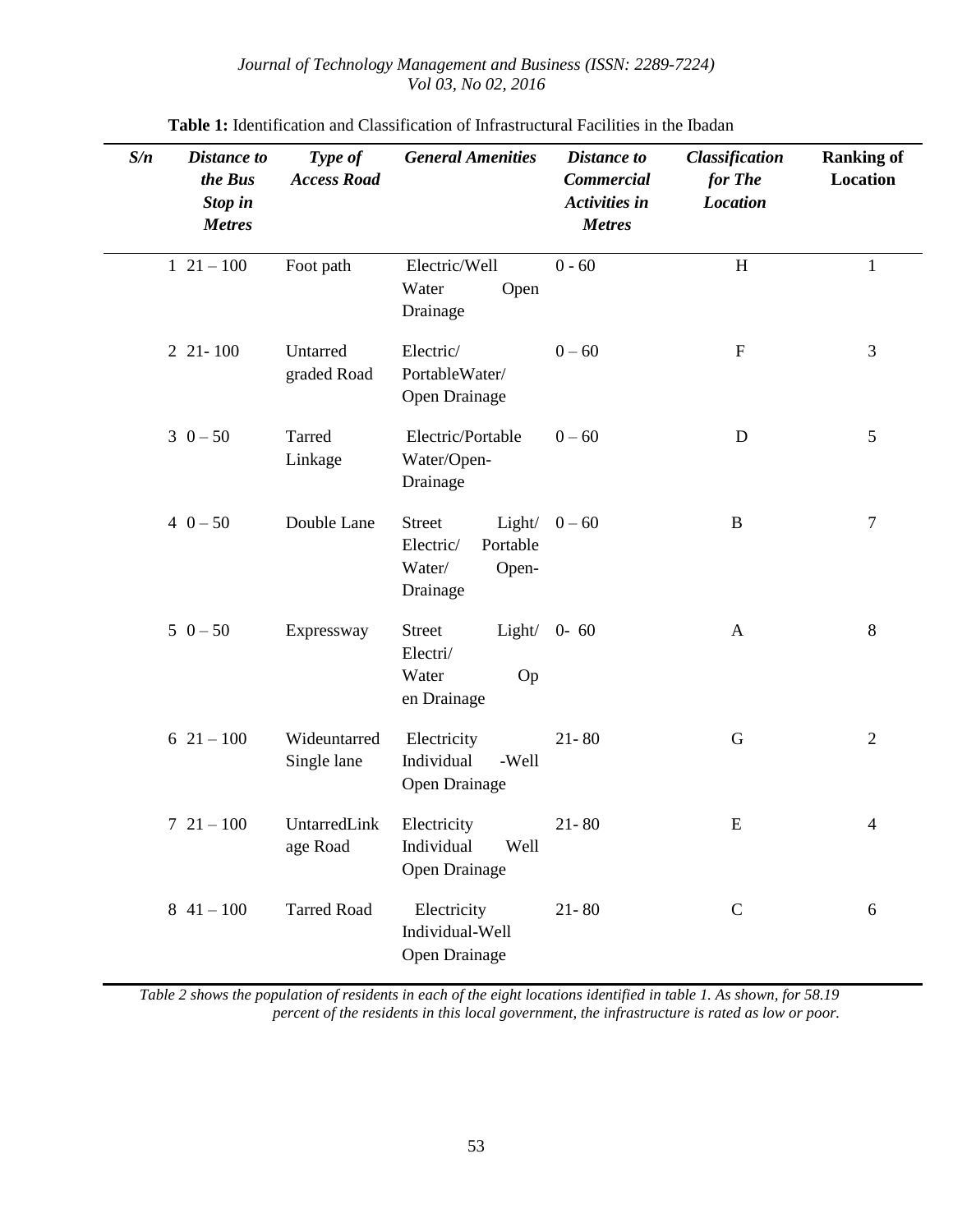| Location                                             | $\mathbf{A}$ | B            | $\mathbf C$ | D            | E              | $\mathbf{F}$ | G              | $\mathbf H$  | <b>Total</b> |
|------------------------------------------------------|--------------|--------------|-------------|--------------|----------------|--------------|----------------|--------------|--------------|
| <b>Ranking of</b><br><b>location</b>                 | 8            | 7            | 6           | 5            | $\overline{4}$ | 3            | $\mathfrak{2}$ | $\mathbf{1}$ |              |
| <b>Identification</b><br><b>of</b><br>infrastructure | Excel.       | Very<br>Good | Good        | Fair<br>Good | Fair           | Bad          | Very<br>Bad    | Non          |              |
| <b>Population of</b><br>resident                     | 261          | 80           | 40          | 90           | 120            | 181          | 20             | 101          | 893          |
| $%$ of<br>residents in<br>location                   | 29.13%       | 8.96         | 4.48        | 10.08        | 14.30          | 20.27        | 2.27           | 11.31        |              |
| <b>Cumulative</b><br>% of resident<br>in location    | 100          | 71.63        | 62.69       | 58.19        | 48.11          | 33.81        | 13.54          | 11.31        |              |

**Table 2:** Classification of infrastructure by location and population of residents

Table 3 presents the data collected from the questionnaires on resident preferences for the form of property taxes, the use of property, the amount of excess land and property taxes paid in the Ibadan North-East local government. It shows that 54.47 % of the residential property in this local government has been converted to profit-oriented uses such as commercial or small-scale industries. The pattern of change indicates the rate of conversion is higher in location A (with an excellent infrastructure) than in location H. Moreover, changes in residential property use seemed to have occurred indiscriminately, without any permission being sought from the local planning authority.

Moreover, when no permission is sought for changes in land use, the institutional authority loses because residents realize the accruable benefit and the pecuniary gains from the change in land use and the institutional authority is expected to provide the amenities that are responsible for the residents' gains.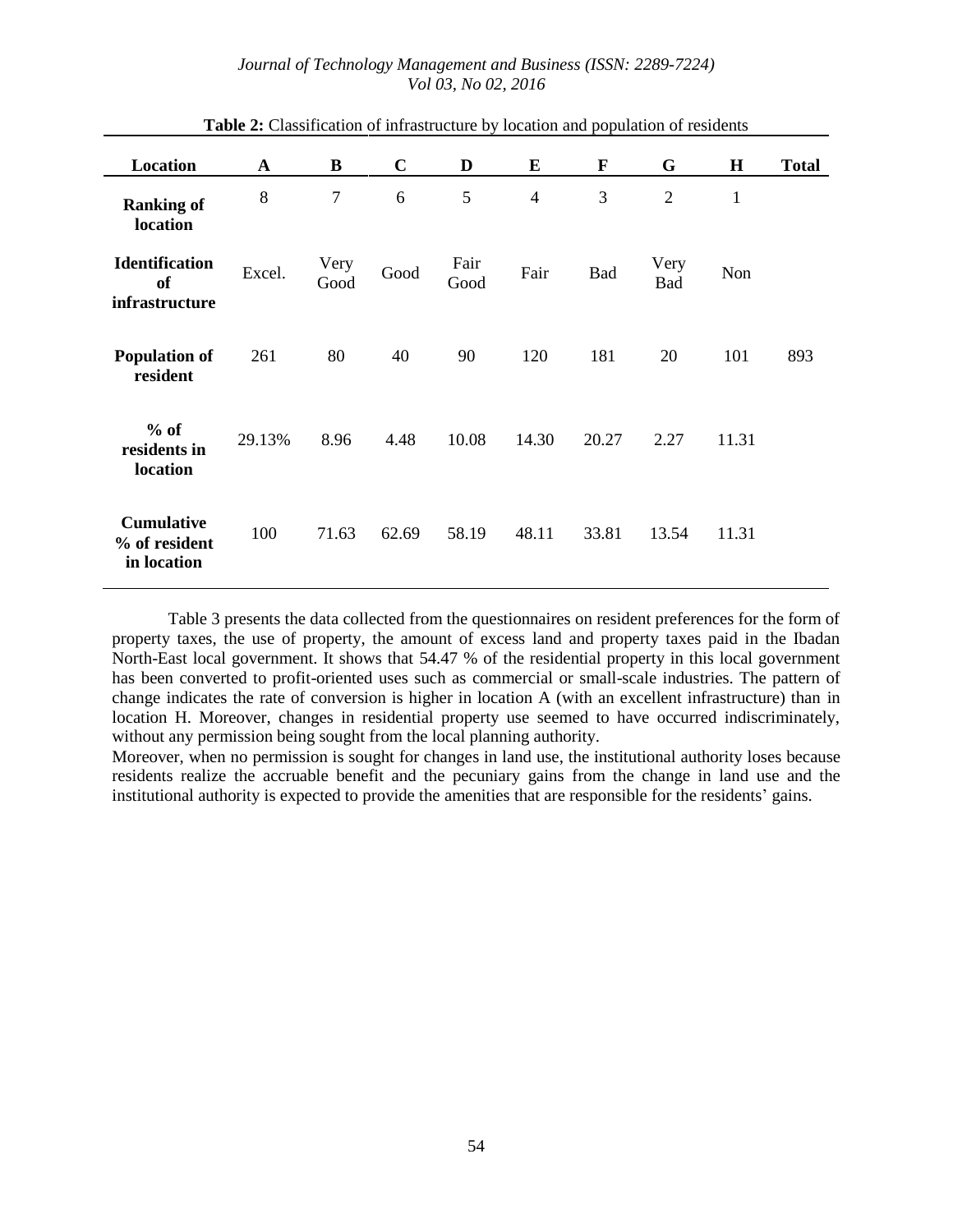| Location / Parameters for A<br><b>Identification</b><br>of<br>property<br>form                                  |                            | $\boldsymbol{B}$      | $\boldsymbol{C}$           | $\boldsymbol{D}$      | $\bm E$                    | $\boldsymbol{F}$           | $\boldsymbol{G}$        | $\boldsymbol{H}$        | <b>Total</b>               | %<br><b>Sum</b>          | <b>Remark</b>                                                                                                                             |
|-----------------------------------------------------------------------------------------------------------------|----------------------------|-----------------------|----------------------------|-----------------------|----------------------------|----------------------------|-------------------------|-------------------------|----------------------------|--------------------------|-------------------------------------------------------------------------------------------------------------------------------------------|
| Form of Property Tax<br>Land/<br><b>Building Only</b><br>Land and Building                                      | 56<br>73<br>108            | 39<br>19<br>16        | 10<br>18<br>$\overline{7}$ | 14<br>20<br>46        | 19<br>39<br>45             | 46<br>28<br>94             | 2<br>$\mathbf{1}$<br>13 | 40<br>10<br>41          | 226<br>208<br>370          | 28.1%<br>25.9%<br>46%    | Highest preference for Land<br>and Building By Residents in<br>the Study area                                                             |
| Basis of Assessment Land<br><b>Building</b><br>Only<br>Land<br>and Building                                     | adopted                    | basis                 | across                     | board                 |                            |                            |                         |                         |                            |                          | Land and Building adpoted by<br>Practising Estate Surveyor and<br>Valuers (Replacement Cost<br>Method<br>Approach<br>Across<br>locations) |
| Use of property<br><b>Purely Residential</b><br>Mixed Used<br>(Commercial<br>./Cottage/Residential)             | 57<br>180                  | 34<br>40              | 15<br>20                   | 35<br>45              | 37<br>66                   | 100<br>68                  | 10<br>6                 | 78<br>13                | 366<br>438                 | 45.52%<br>54.47%         | Evidence of change in use from<br>outer to inner side:                                                                                    |
| Permission to Change land use<br>from Planning authority                                                        | $\boldsymbol{0}$           | $\overline{0}$        | $\mathbf{0}$               | $\mathbf{0}$          | $\overline{0}$             | $\overline{0}$             | $\mathbf{0}$            | $\overline{0}$          | $\overline{0}$             | $0\%$                    | do<br>Owner<br>seek for<br>not<br>permission                                                                                              |
| <b>Excess Use</b><br>Means<br>Land<br><b>Means Building</b><br>Area<br>Coverage Area Excess Land In<br>Not Used | 1312.39<br>520.00<br>792.3 | 1347.4<br>6493<br>854 | 1208.6<br>452.85<br>755.8  | 1447.73<br>607<br>840 | 1186.7<br>5526.3<br>5660.4 | 1412.9<br>5464.7<br>948.24 | 13784<br>516.4<br>863.0 | 1298.<br>521.4<br>777.3 | 1332.1<br>519.258<br>12.94 | 100%<br>38.97%<br>61.03% | High<br>of<br>percentage<br>land<br>available<br>due<br>for<br>to<br>unavailablity of restrictions on<br>Land Use                         |
| Mean Property Tax                                                                                               | 20,250                     | 21,268                | 20,486                     | 16,386                | 16,471                     | 17,134                     | 21,262                  | 21,846                  | 19,387                     |                          | Similar Amount Across the<br>Location.                                                                                                    |

# **Table 3:** Parameter for Identifying form of Property tax Existing in Ibadan North East Local Government.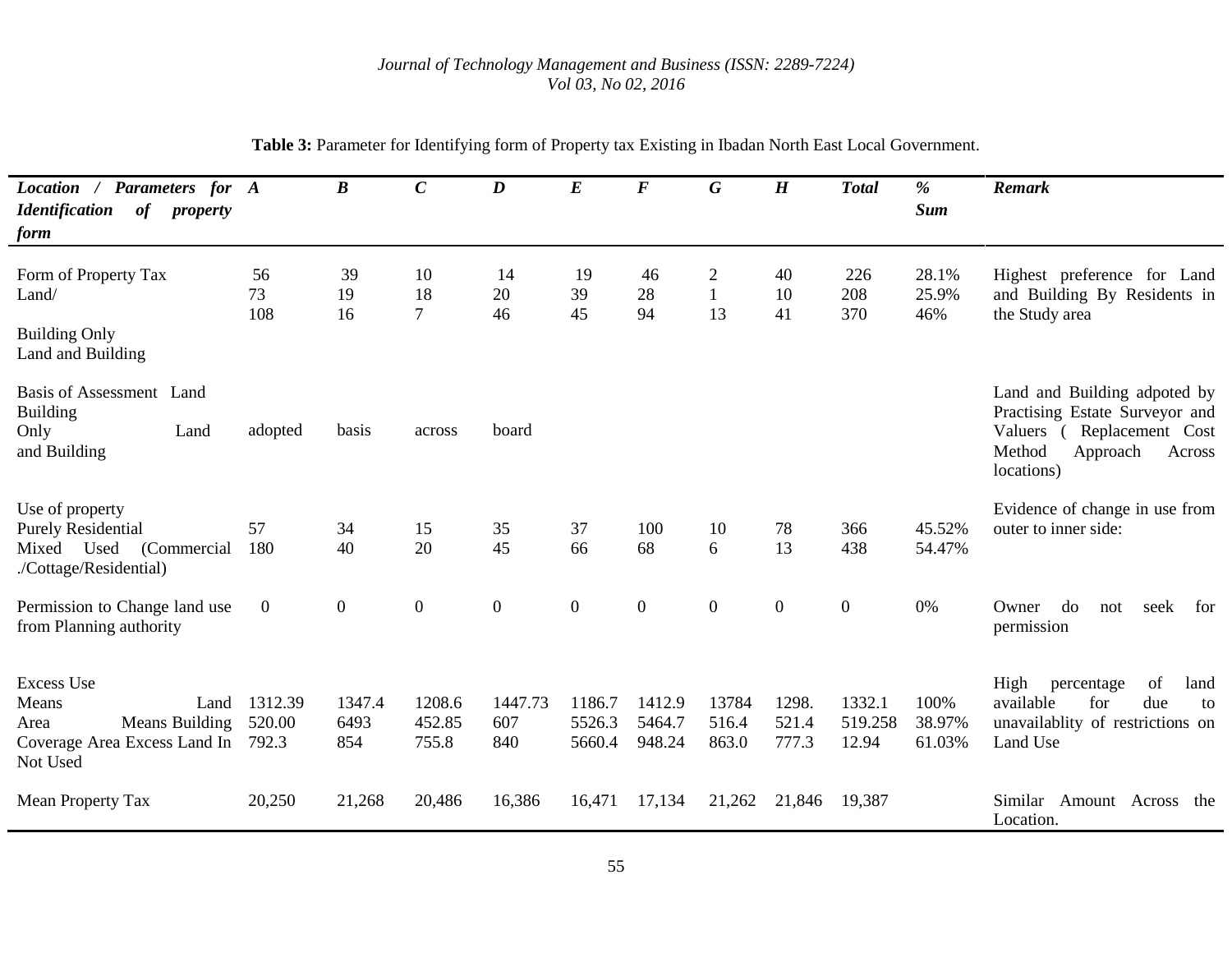Resident preferences for the form of property are shown in table 3: 25.9 percent prefer to pay taxes on building only using the income approach to assess the annual value; 28.1 percent prefer to pay taxes on land only as a function of location using the residual method or companion approach to assess the annual rate. The taxing authority for this local government has adopted the use of land and building using the replacement cost method to assess annual value. That 54.47 percent of residents have upgraded their property from residential to other uses, mostly commercial, to improve their income and the rental value of the property without seeking permission from any planning authority suggests that the present form of property tax does not have any correlation with the use of property and the benefits derivable. Furthermore, that 61.03 percent of the land in the study area is unused suggests that land is being held for purposes other than development. This high percentage also suggests that there is no financial obligation attached to building on or possessing vacant land in the study area.

The level of property tax payments across the locations shows that residents pay almost equal amounts regardless of the level of infrastructure facilities. In location A, residents paid 20,250.00 [naira, Nigerian Currency name ] in property taxes and 180 properties were upgraded from residential to mixed use; in location H, residents paid 21,846.90 [naira] and only 13 properties were upgraded. In essence, property taxes are almost the same across the locations in this local government. While some residents make maximum use of the infrastructure facilities within their location by upgrading the use of their property, others who reside in locations where such amenities are not available do not have the opportunity to upgrade their property.

#### **7.0 Conclusion**

Infrastructure facilities are required for the sustenance of residents. The provision of infrastructre affects the use to which property is put. When a high level of infrastructure is provided within a locality, residents are able to realize the benefit by converting their property from one use to another that enhances the income they derive from the property. Not putting a property to its highest and best use clearly gives rise to social injustices within the local government; residents do not pay any fee or levy for the amenities that allow them to improve their income. Land speculation also occurs. The area of unused land is quite large, probably because the uses to which landed property are put are not a basis for property taxation. Thus, the existing form of property taxation in Ibadan North-East local government cannot effectively finance the provision of urban infrastructure.

#### **8.0 Recommendations**

As a result of the findings reported in this paper, our recommendations are as follows:

 The property tax should be assessed on the basis of the use of a landed property; that is, improvements (building only) should be adopted as the basis of assessing property tax.

 Property taxes should be used to directly finance the infrastructure in the location from which they are generated.

 Taxing authorities should perform an inventory of the grade of infrastucture facilities within residential areas.

 The inventory of the land use by taxing authorities should enable them to identify the existing use and to monitor improvements that may be made by residents.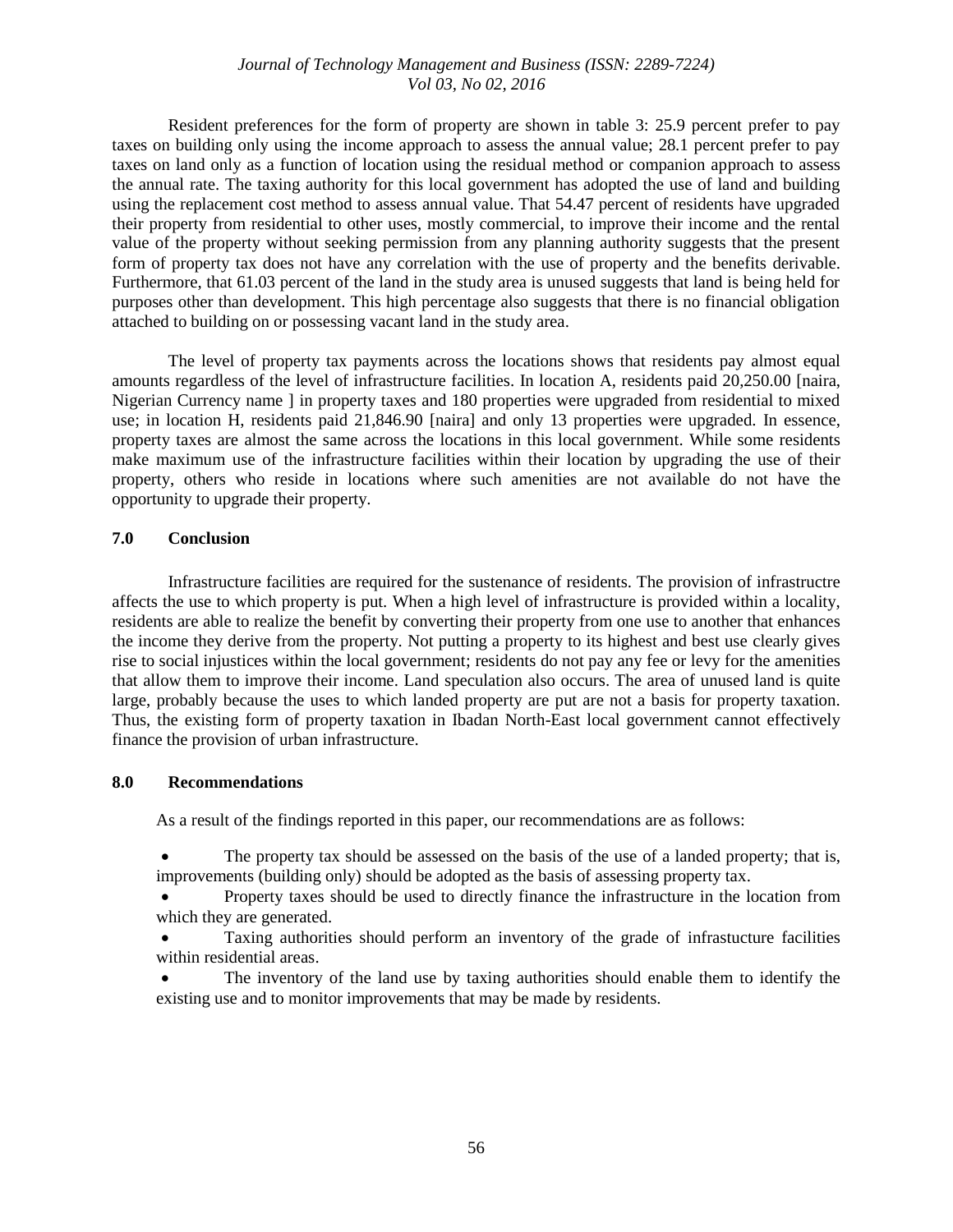### **References**

- Adeyemi, R.A. (1998). Valuation technique in Ibadan. Ibadan Oyo State Nigeria. Sampgraphic Press.
- Allen Consulting Group. (2003). Funding urban public infrastructure: Approach compared (ACN 007 061 930). Research document for the property council of Australia. [www.allenconsult.com.au.](http://www.allenconsult.com.au/)
- Brueckner, J.K. (1999). Property taxation and urban sprawl. Paper presented at the Lincoln Institute Conference on Property Taxation and Local Government Finance, Scottsdale, Arizona, January 16–18, 2000.
- Bird, D. R., and E. Slack. (2004). Land and property taxation in Guinea. An international handbook of land and property taxation. United Kingdom: Edward Elgar.
- Bird, R.M. (2004). Getting it right: Financing urban development in China. Paper No. ITP 0414 of the International Tax Program under the Institute for International Business, Toronto, Ontario, Canada.
- Dillinger, W. (1988). Urban property tax reform: The case of the Philippines, real property tax administration. World Bank Discussion Paper, Report INU 16. Washington, D.C.: World Bank.
- Ekong, E. (2007). An Overview of the Proposed Property Taxation in FCT, Dec[. www.dialytrust.com.](http://www.dialytrust.com/)
- Glaeser, E.L. (1995). The incentive effects of property taxes on local governments, Working Paper No. 4987, National Bureau of Economic Research, Cambridge, MA.
- Greenberg, M., H.A. Coleman, H. Mayer, and K. Crossney. (2006). Property taxes and residents' housing choices: A case study of Middlesex, New Jersey. Journal of Housing Policy Debates 17 (3): 573–395.
- Harchaoui, T.M., F. Tarkhani, and P. Warren. (2003). Public infrastructure in Canada; Where do we stand? Ministry of Statistics Canada, Micro –Economic Analysis Division.
- Kaul, I., and P. Conceidao (2006). The new public finance: Responding to global challenges. Washington and London: United Nation Development Programme and Oxford University Press.
- Kudrin, A.L. (2006). Principles for good governance of public finance. Presentation at the G8 Ministers of Finance, St. Petersburg, June 10.
- Litchfield, N., and O. Connellan. (2000). Land value and community betterment taxation in Britain. Proposals for legislation and practices, Working paper WP 00 NLI, Lincoln Institute of Land Policy, Cambridge, MA.
- Malcom, J., and M. Ian. (2005). The community led infrastructure finance facility (604–721–8055). Paper for the International Association of Local and Regional Development Funds in Emerging Markets Homeless International, Northern Development Centre for Public Sector Studies, University of Victoria.
- Mathur, P. (2006). Urban finance. In India infrastructure report 2006: Urban infrastructure. New Delhi: Oxford University Press.
- Mohammed, D. T. (2010). Property Tax As Solution to Economic Development, People's Daily, June 23. [www.peoplesdaily-online.com.](http://www.peoplesdaily-omline.com/)
- National Population Commission (2006). The Statutory Body Responsible for the Collation of Data on Population In Nigeria.
- Olowu, D., A.T. Popoola, C.A. Ajayi, et al. (1998). Developing taxation for Nigeria local government. Research paper for the Center for the Study of Institution and Development. Obafemi Awolowo University, IIe–Ife, Nigeria.
- Oritz, A. (1999). The effects of local planning tools on access to real estate assets by the urban poor: Implication for the design of urban projects. Seminar paper presented to the Urban Land and Real Estate Thematic Group,illnosis USA . September.
- Oyeranti, O.A. (2004). The states of infrastructure in Ibadan Zone, Central Bank of Nigeria, Jan. 22. [www.cenbank.org/out/publications/occassional](http://www.cenbank.org/out/publications/occassional) .
- Rondenelli, D. A. (1990). Financing the decentralization of urban services in developing countries: Administrative requirement for fiscal improvements. Studies in Comparative International Development 25 (2): 43–59.
- Stotsky, J., and M.Z. Yucelik. (1995). Taxation of land and property (abstract). In Tax policy handbook, ed. P. Shome. Washington, D.C.: Fiscal Affairs Department, International Monetary Fund.
- Sule, A.I. (2011). A critical examination of income approach to valuation models. Environmental Technology and Science Journal 4 (1): 37–49.
- Tomori, M.A. (2003). Property taxation: The success story of local government in Oyo State. In Proceedings of a National Workshop, organized by the Department of Estate Management,University of Lagos, ed. M.M Omirin, T.O. Nubi, and A.B. Fawehinmi.